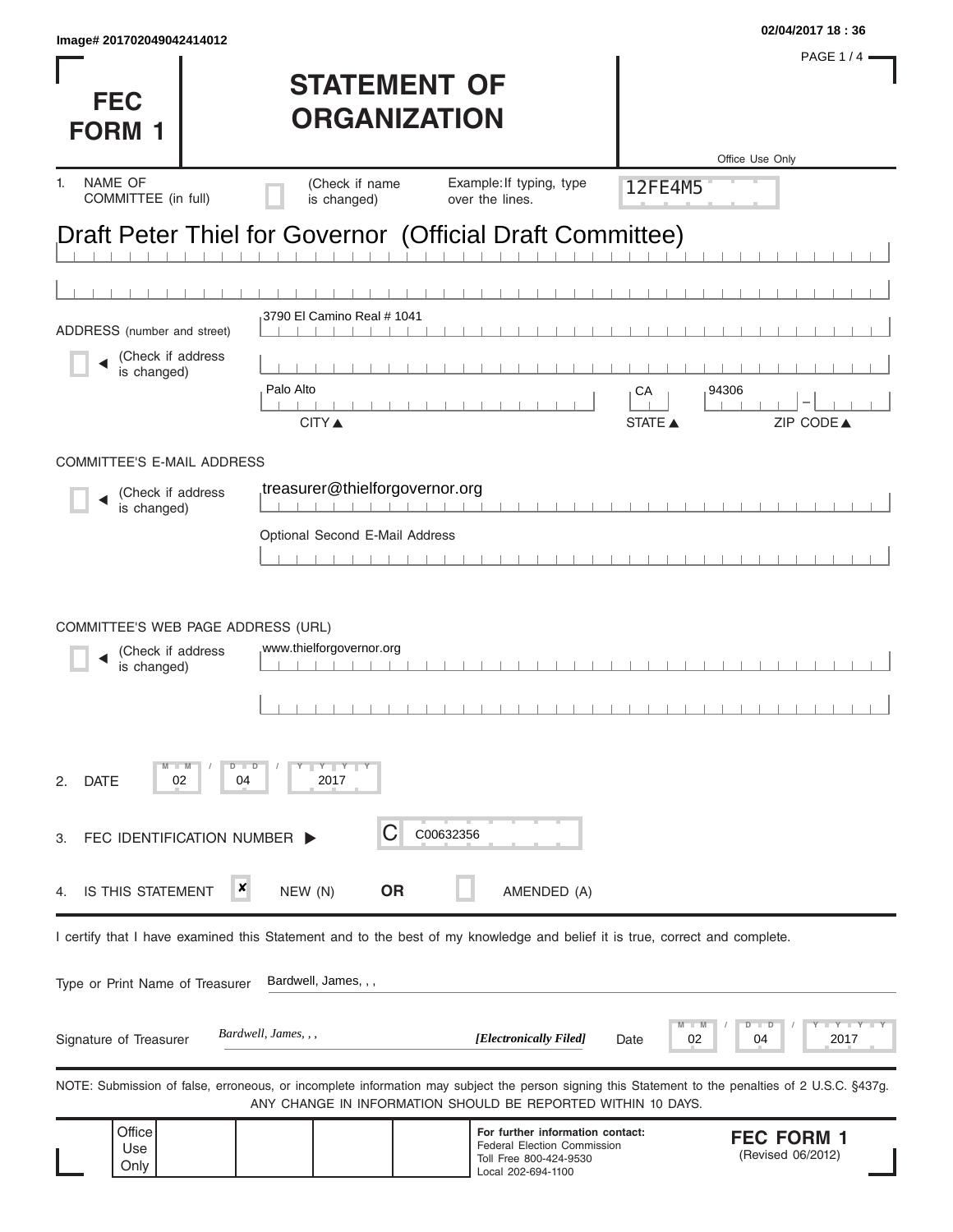|                                | Page 2<br>FEC Form 1 (Revised 02/2009)                                                                                                                                                                                      |
|--------------------------------|-----------------------------------------------------------------------------------------------------------------------------------------------------------------------------------------------------------------------------|
|                                | TYPE OF COMMITTEE                                                                                                                                                                                                           |
|                                | <b>Candidate Committee:</b>                                                                                                                                                                                                 |
| (a)                            | This committee is a principal campaign committee. (Complete the candidate information below.)                                                                                                                               |
| (b)                            | This committee is an authorized committee, and is NOT a principal campaign committee. (Complete the candidate<br>information below.)                                                                                        |
| Name of<br>Candidate           |                                                                                                                                                                                                                             |
| Candidate<br>Party Affiliation | State<br>Office<br>Senate<br>President<br>Sought:<br>House<br><b>District</b>                                                                                                                                               |
| (c)                            | This committee supports/opposes only one candidate, and is NOT an authorized committee.                                                                                                                                     |
| Name of<br>Candidate           |                                                                                                                                                                                                                             |
| <b>Party Committee:</b>        |                                                                                                                                                                                                                             |
| (d)                            | (National, State<br>(Democratic,<br>This committee is a<br>or subordinate) committee of the<br>Republican, etc.) Party.                                                                                                     |
|                                | <b>Political Action Committee (PAC):</b>                                                                                                                                                                                    |
| (e)                            | This committee is a separate segregated fund. (Identify connected organization on line 6.) Its connected organization is a:                                                                                                 |
|                                | Corporation<br>Corporation w/o Capital Stock<br>Labor Organization                                                                                                                                                          |
|                                | Membership Organization<br><b>Trade Association</b><br>Cooperative                                                                                                                                                          |
|                                | In addition, this committee is a Lobbyist/Registrant PAC.                                                                                                                                                                   |
| (f)<br>$\pmb{\times}$          | This committee supports/opposes more than one Federal candidate, and is NOT a separate segregated fund or party<br>committee. (i.e., nonconnected committee)                                                                |
|                                | In addition, this committee is a Lobbyist/Registrant PAC.                                                                                                                                                                   |
|                                | In addition, this committee is a Leadership PAC. (Identify sponsor on line 6.)                                                                                                                                              |
|                                | <b>Joint Fundraising Representative:</b>                                                                                                                                                                                    |
| (g)                            | This committee collects contributions, pays fundraising expenses and disburses net proceeds for two or more political<br>committees/organizations, at least one of which is an authorized committee of a federal candidate. |
| (h)                            | This committee collects contributions, pays fundraising expenses and disburses net proceeds for two or more political<br>committees/organizations, none of which is an authorized committee of a federal candidate.         |
|                                | Committees Participating in Joint Fundraiser                                                                                                                                                                                |
| 1.                             | FEC ID number $\boxed{C}$                                                                                                                                                                                                   |
| 2.                             | FEC ID number $\bigcap$                                                                                                                                                                                                     |
| 3.                             | FEC ID number $\bigcap$                                                                                                                                                                                                     |
| 4.                             | FEC ID number<br>IC.                                                                                                                                                                                                        |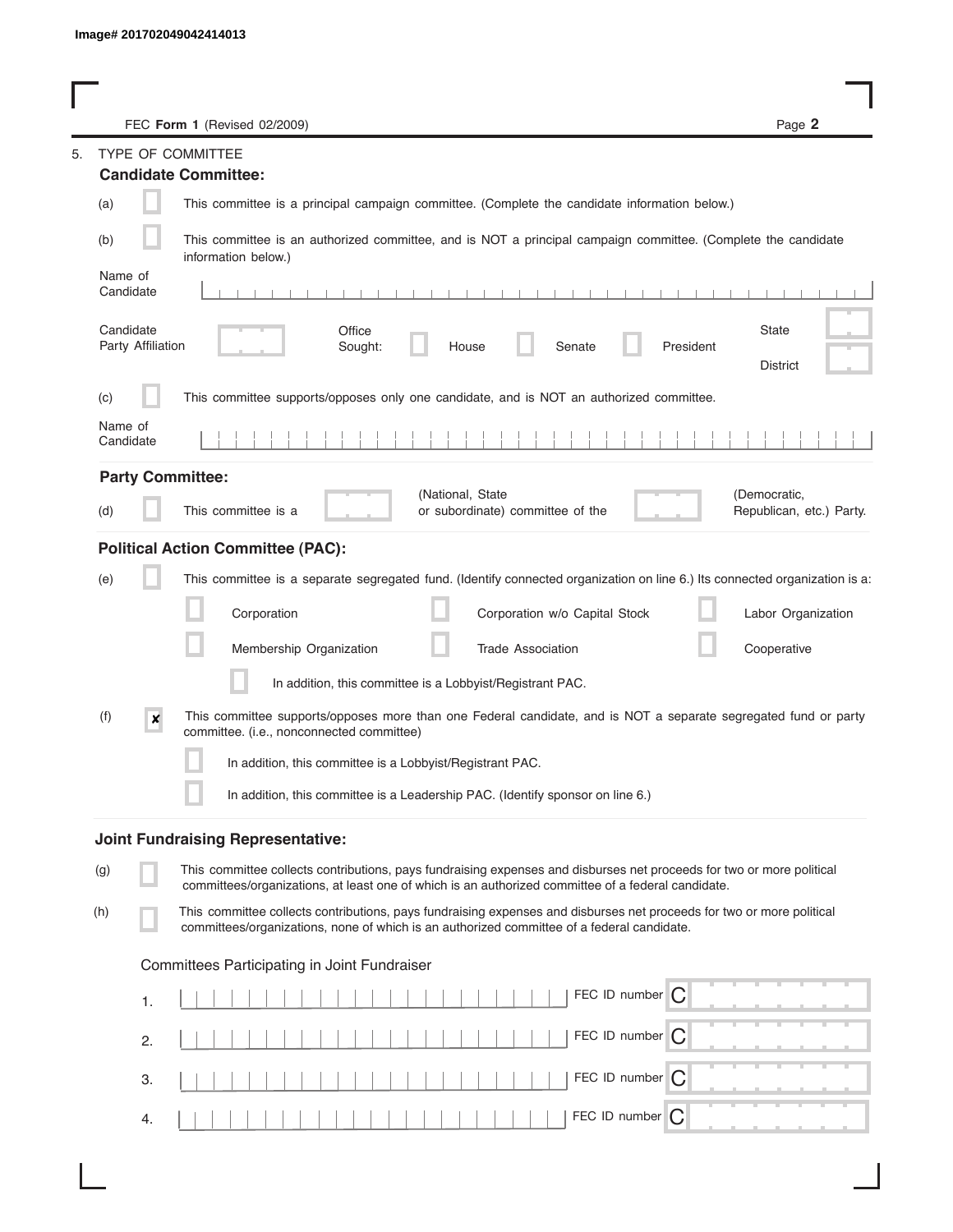FEC Form 1 (Revised 02/2009) Page 3

Write or Type Committee Name

## Image# 201702049042414014<br>
FEC Form 1 (Revised 02/2009)<br>
Write or Type Committee Name<br> **Draft Peter Thiel for Governor (Official Draft Committee)**

6. Name of Any Connected Organization, Affiliated Committee, Joint Fundraising Representative, or Leadership PAC Sponsor

| <b>NONE</b>                                                                                                                   |             |              |                          |  |  |  |  |  |  |  |  |
|-------------------------------------------------------------------------------------------------------------------------------|-------------|--------------|--------------------------|--|--|--|--|--|--|--|--|
|                                                                                                                               |             |              |                          |  |  |  |  |  |  |  |  |
| Mailing Address                                                                                                               |             |              |                          |  |  |  |  |  |  |  |  |
|                                                                                                                               |             |              |                          |  |  |  |  |  |  |  |  |
|                                                                                                                               |             |              | $\overline{\phantom{a}}$ |  |  |  |  |  |  |  |  |
|                                                                                                                               | <b>CITY</b> | <b>STATE</b> | <b>ZIP CODE</b>          |  |  |  |  |  |  |  |  |
| Joint Fundraising Representative<br>Connected Organization<br>Leadership PAC Sponsor<br>Affiliated Committee<br>Relationship: |             |              |                          |  |  |  |  |  |  |  |  |

Custodian of Records: Identify by name, address (phone number -- optional) and position of the person in possession of committee books and records. 7.

| Bardwell, James, , , |                             |                                                     |
|----------------------|-----------------------------|-----------------------------------------------------|
| Full Name            |                             |                                                     |
|                      | 3790 El Camino Real # 1041  |                                                     |
| Mailing Address      |                             |                                                     |
|                      |                             |                                                     |
|                      |                             |                                                     |
|                      | CA<br>Palo Alto             | 94306<br>$\hspace{0.05cm}$                          |
| Title or Position    | <b>CITY</b><br><b>STATE</b> | ZIP CODE                                            |
|                      | Telephone number            | $\hspace{0.1mm}-\hspace{0.1mm}$<br>$\hspace{0.1mm}$ |

8. Treasurer: List the name and address (phone number -- optional) of the treasurer of the committee; and the name and address of any designated agent (e.g., assistant treasurer).

| Full Name<br>of Treasurer | Bardwell, James, , ,                                           |
|---------------------------|----------------------------------------------------------------|
| Mailing Address           | 3790 El Camino Real # 1041                                     |
|                           |                                                                |
|                           | Palo Alto<br> 94306<br>CA<br>$\overline{\phantom{a}}$          |
|                           | ZIP CODE<br><b>CITY</b><br><b>STATE</b>                        |
| Title or Position         |                                                                |
|                           | Telephone number<br>$\overline{\phantom{a}}$<br>$\overline{ }$ |
|                           |                                                                |